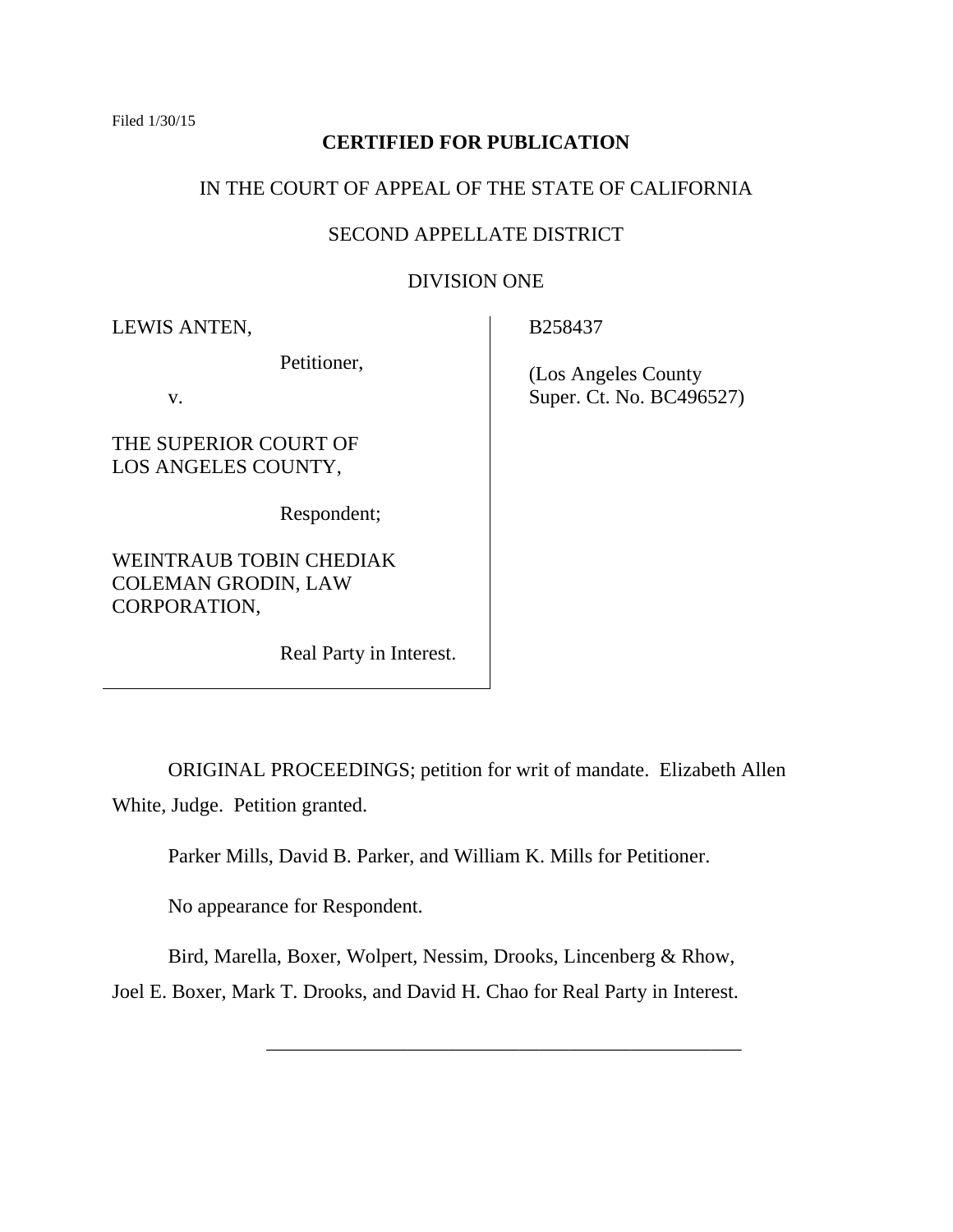In a lawsuit between an attorney and a client based on an alleged breach of a duty arising from the attorney-client relationship, attorney-client communications relevant to the breach are not protected by the attorney-client privilege. (*Dietz v. Meisenheimer & Herron* (2009) 177 Cal.App.4th 771, 786 (*Dietz*); Evid. Code, § 958.)**<sup>1</sup>** Also, if multiple clients retain or consult with an attorney on a matter of common interest and the joint clients later sue each other, then the communications between either client and the attorney made in the course of that relationship are not privileged in the suit between the clients. (*Zador Corp. v. Kwan* (1995) 31 Cal.App.4th 1285, 1294 (*Zador*); § 962.) But in general, one joint client cannot waive the attorney-client privilege for another joint client. (*American Mut. Liab. Ins. Co. v. Superior Court* (1974) 38 Cal.App.3d 579, 595.)

The present appeal raises the following issue, which lies at the intersection of those rules: When joint clients do not sue each other but one of them sues their former attorney, can the nonsuing client prevent the parties to the lawsuit from discovering or introducing otherwise privileged attorney-client communications made in the course of the joint representation? We answer that question in the negative.

Lewis Anten and Arnold and Lillian Rubin jointly retained Marvin Gelfand and Allan Kirios of the law firm Weintraub Tobin Chediak Coleman Grodin (Weintraub) to advise and represent them on a matter of common interest.**<sup>2</sup>** This writ proceeding arises from Anten's malpractice action against those lawyers concerning that representation. In response to discovery propounded by Anten, the lawyers objected that Anten's discovery sought communications between the lawyers and the Rubins that were protected by the attorney-client privilege, which the Rubins expressly declined to waive. Anten moved to

 $\mathbf{1}$ **<sup>1</sup>** All subsequent statutory references are to the Evidence Code.

<sup>&</sup>lt;sup>2</sup> When Gelfand and Kirios were originally retained, they were with the firm Weissmann Wolff Bergman Coleman Grodin & Evall LLP, Weintraub's predecessor. Because any distinction between Weintraub and its predecessor is irrelevant to our analysis, for simplicity we refer to both as Weintraub.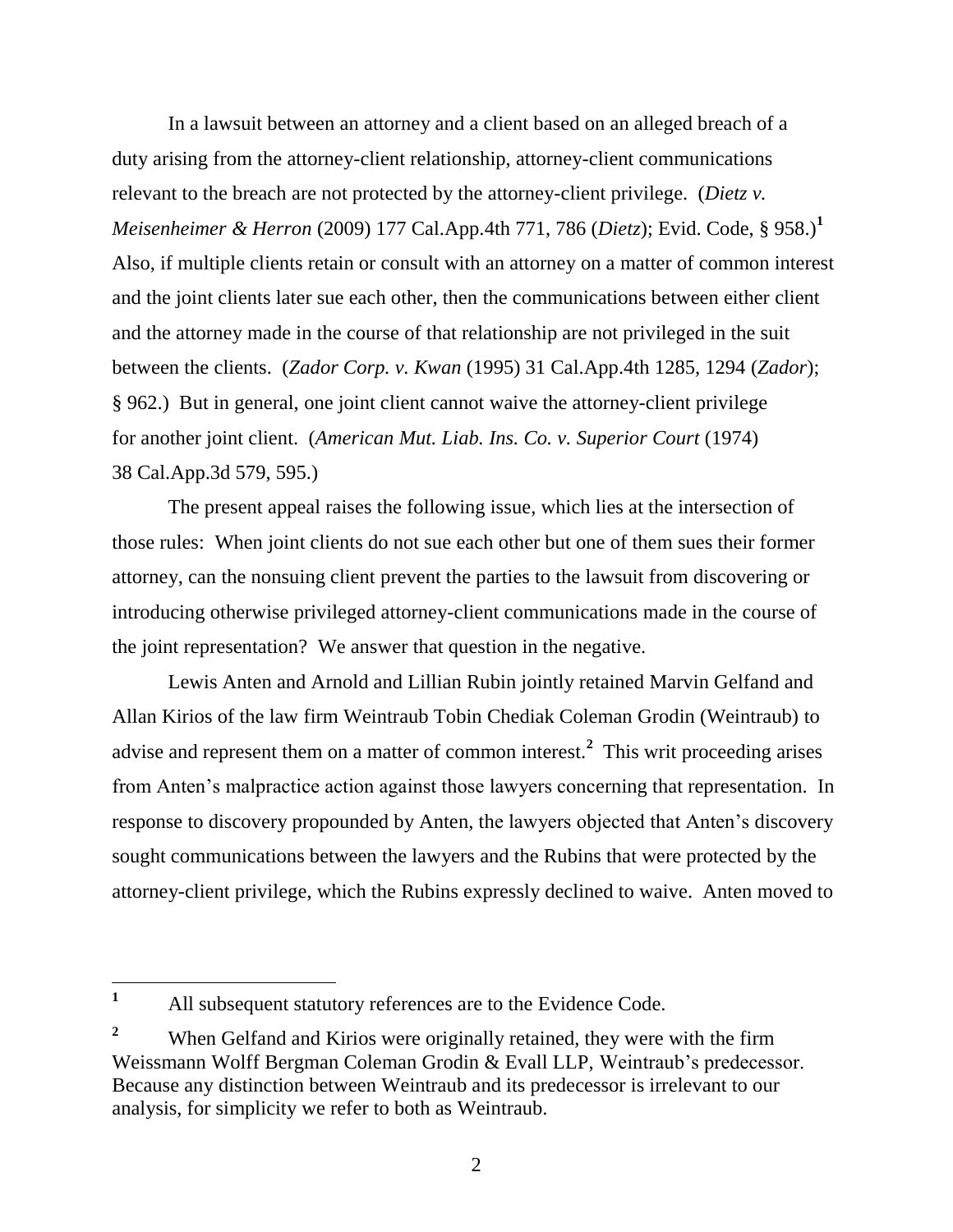compel further responses, and the superior court denied the motion on the basis of the attorney-client privilege objection.

Anten petitioned for writ relief, and we grant the petition. In a lawsuit between the attorney and one or more of the attorney's joint clients, based on an alleged breach of a duty arising from the attorney-client relationship, relevant communications between the attorney and any of the joint clients, made in the course of the attorney-joint-client relationship, are not privileged.

# BACKGROUND**<sup>3</sup>**

Anten and the Rubins jointly retained the Weintraub lawyers to advise them concerning incorrect tax advice given by their former lawyers (hereafter tax lawyers) and to represent them in the tax audit arising from that advice. The Weintraub lawyers advised Anten and the Rubins that the tax lawyers' error barred the favorable tax treatment they had sought for the sale of their business, and the Weintraub lawyers further advised that the error could not be cured. On the basis of Weintraub's advice, Anten and the Rubins settled with the Internal Revenue Service, paying over \$1,000,000.

The Weintraub lawyers further advised Anten and the Rubins that the tax lawyers had committed malpractice and recommended that Anten and the Rubins sue them. At that time, Anten did not want to sue "but rather sought to pursue resolution by means of settlement." Weintraub subsequently "fired [Anten] as a client" and represented the Rubins in filing suit against the tax lawyers. Anten later filed the instant suit against both the tax lawyers and Weintraub.

In October 2013, Anten moved to compel Weintraub to produce further responses to certain form interrogatories and requests for production of documents. Weintraub opposed the motion on the ground that it could not provide further responses without violating the attorney-client privilege, which the Rubins had expressly declined

 $3<sup>1</sup>$ **<sup>3</sup>** Our summary of the factual background is drawn from the pleadings and other documents included in the exhibits to the petition. Nothing in this opinion should be construed as a resolution of a disputed issue of fact or as a determination that certain facts are undisputed.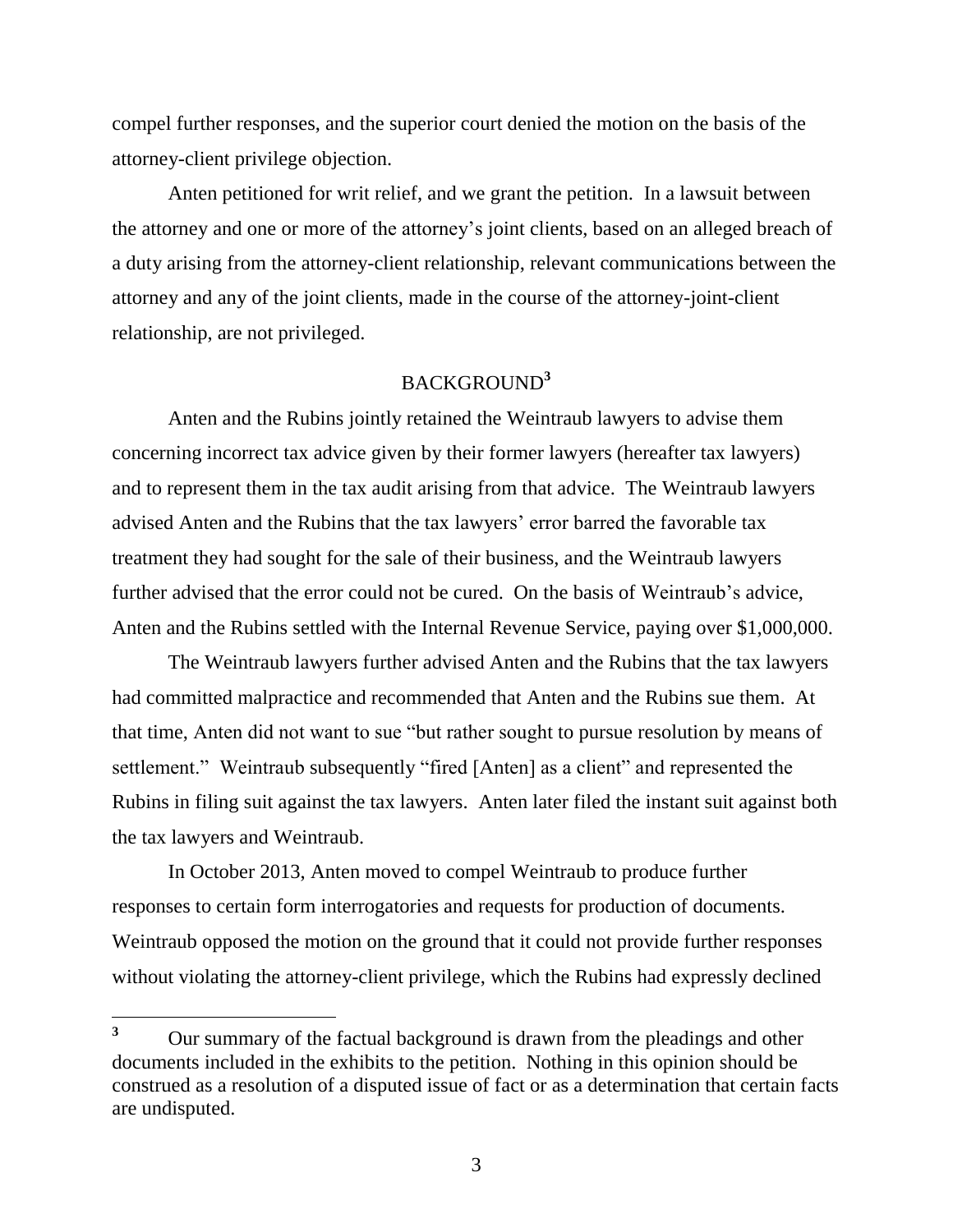to waive. On December 12, 2013, the court ordered Weintraub to produce "further responses in the form of documents for which work product privilege is asserted" but ordered that the documents be produced "only to Anten and Rubin." The court granted no other relief. The court's minute order does not address the claim of attorney-client privilege, and the record before us does not contain a transcript of the hearing.

In late December 2013, Anten served additional discovery on Weintraub. Weintraub objected on multiple grounds including the Rubins' assertion of the attorney-client privilege.

Anten again moved to compel further responses. On June 30, 2014, the court sustained Weintaub's objection based on the Rubins' assertion of the attorney-client privilege. Largely on that basis, the court denied Anten's motion in its entirety.

Anten petitioned this court for a writ of mandate, seeking to overturn the trial court's discovery ruling of June 30, 2014. We issued an order to show cause.

#### **DISCUSSION**

Discovery rulings are reviewed for abuse of discretion. (*Costco Wholesale Corp. v. Superior Court* (2009) 47 Cal.4th 725, 733.)

Anten argues that the trial court abused its discretion by sustaining Weintraub's objection based on the Rubins' assertion of the attorney-client privilege and by denying Anten's motion to compel on that basis. We agree. Under section 958, the communications at issue are not privileged in Anten's lawsuit.

Section 958 provides that "[t]here is no privilege under this article [i.e., no attorney-client privilege] as to a communication relevant to an issue of breach, by the lawyer or by the client, of a duty arising out of the lawyer-client relationship." The rationale for the exception is that "'[i]t would be unjust to permit a client . . . to accuse his attorney of a breach of duty and to invoke the privilege to prevent the attorney from bringing forth evidence in defense of the charge . . . .' [Citation.]" (*Solin v. O'Melveny & Myers* (2001) 89 Cal.App.4th 451, 463-464; see also *Glade v. Superior Court* (1978) 76 Cal.App.3d 738, 746 (*Glade*).) For example, it would be "fundamentally unfair for a client to sue a law firm for the advice obtained and then to seek to forbid the attorney

4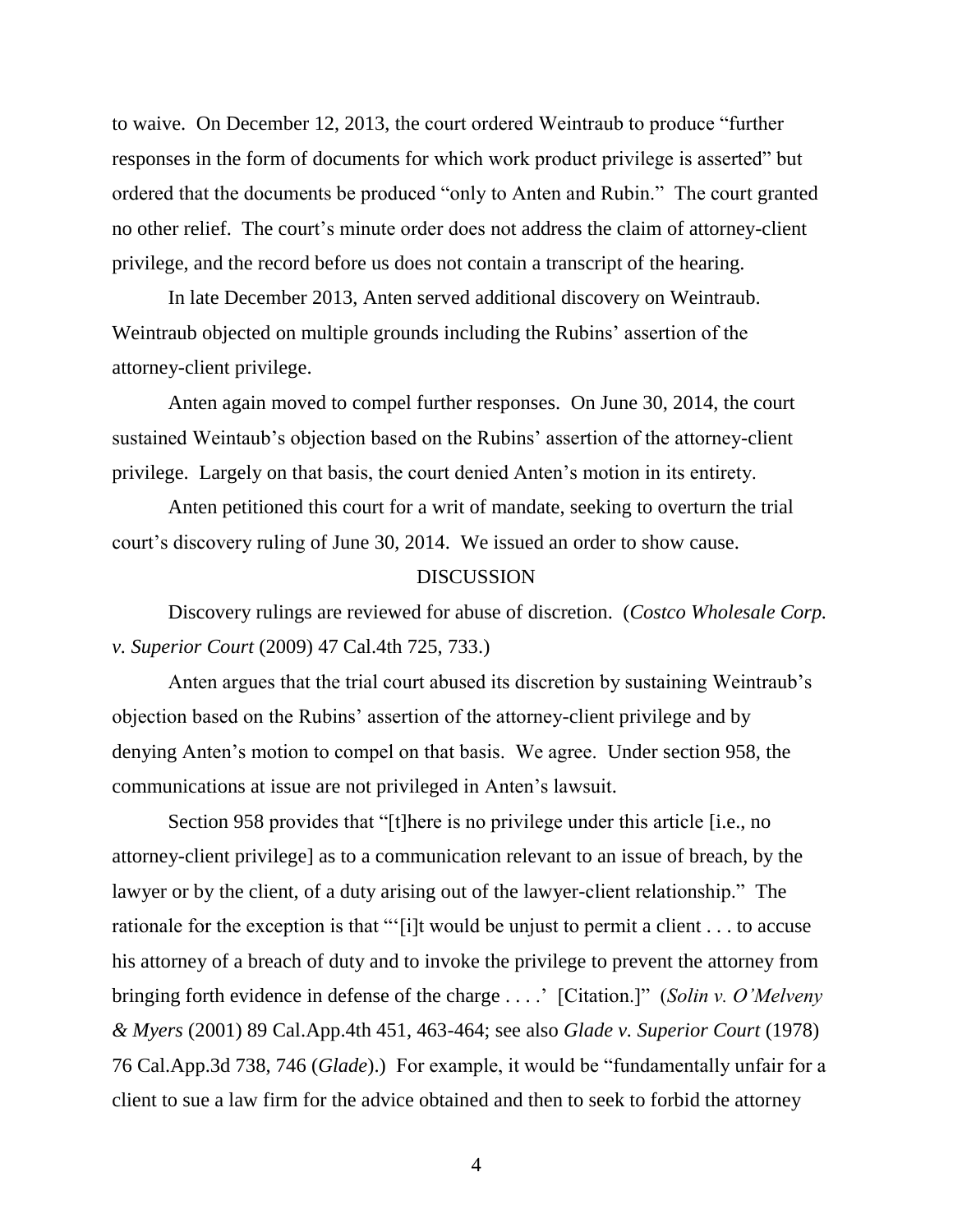who gave that advice from reciting verbatim, as nearly as memory permits, the words spoken by his accuser during the consultation." (*Solin*, *supra*, 89 Cal.App.4th at p. 463.) Similarly, a written fee contract between an attorney and a client is itself a privileged communication (*Dietz*, *supra*, 177 Cal.App.4th at p. 786), but it would be unfair to allow the client to invoke the privilege in order to exclude the contract in an action by the attorney for unpaid fees.

The wording of section 958 is broad, but case law has clarified that the exception is limited to communications between the lawyer charging or charged with a breach of duty, on the one hand, and the client charging or charged with a breach of duty, on the other. (See *Schlumberger Limited v. Superior Court* (1981) 115 Cal.App.3d 386, 392-393 (*Schlumberger*); *Glade*, *supra*, 76 Cal.App.3d at pp. 746-747.) Thus, a legal malpractice defendant cannot invoke the exception in order to permit discovery of communications between the plaintiff and the attorney who represents the plaintiff in the malpractice action. (*Schlumberger*, *supra*, 115 Cal.App.3d at pp. 392-393.) Likewise, a legal malpractice plaintiff cannot invoke the exception in order to permit discovery of communications between the defendant attorney "and other clients of his not privy to the relationship between" the defendant and the plaintiff. (*Glade*, *supra*, 76 Cal.App.3d at pp. 746-747.) But there is no case law addressing the scenario presented in the instant case, in which one *joint client* charges the attorney with a breach of duty, but other joint clients do not.

The present case falls squarely within the literal terms of section 958. Anten seeks production of communications relevant to issues of breach by Weintraub of duties arising out of the lawyer-client relationship. Thus, under the plain language of section 958, the attorney-client privilege does not apply to those communications. Moreover, although we recognize that, for reasons of public policy, a literalistic application of the statute is not always appropriate (see *Schlumberger*, *supra*, 115 Cal.App.3d at pp. 392-393; *Glade*, *supra*, 76 Cal.App.3d at pp. 746-747), here both the plain language of the statute and policy considerations lead to the same result.

5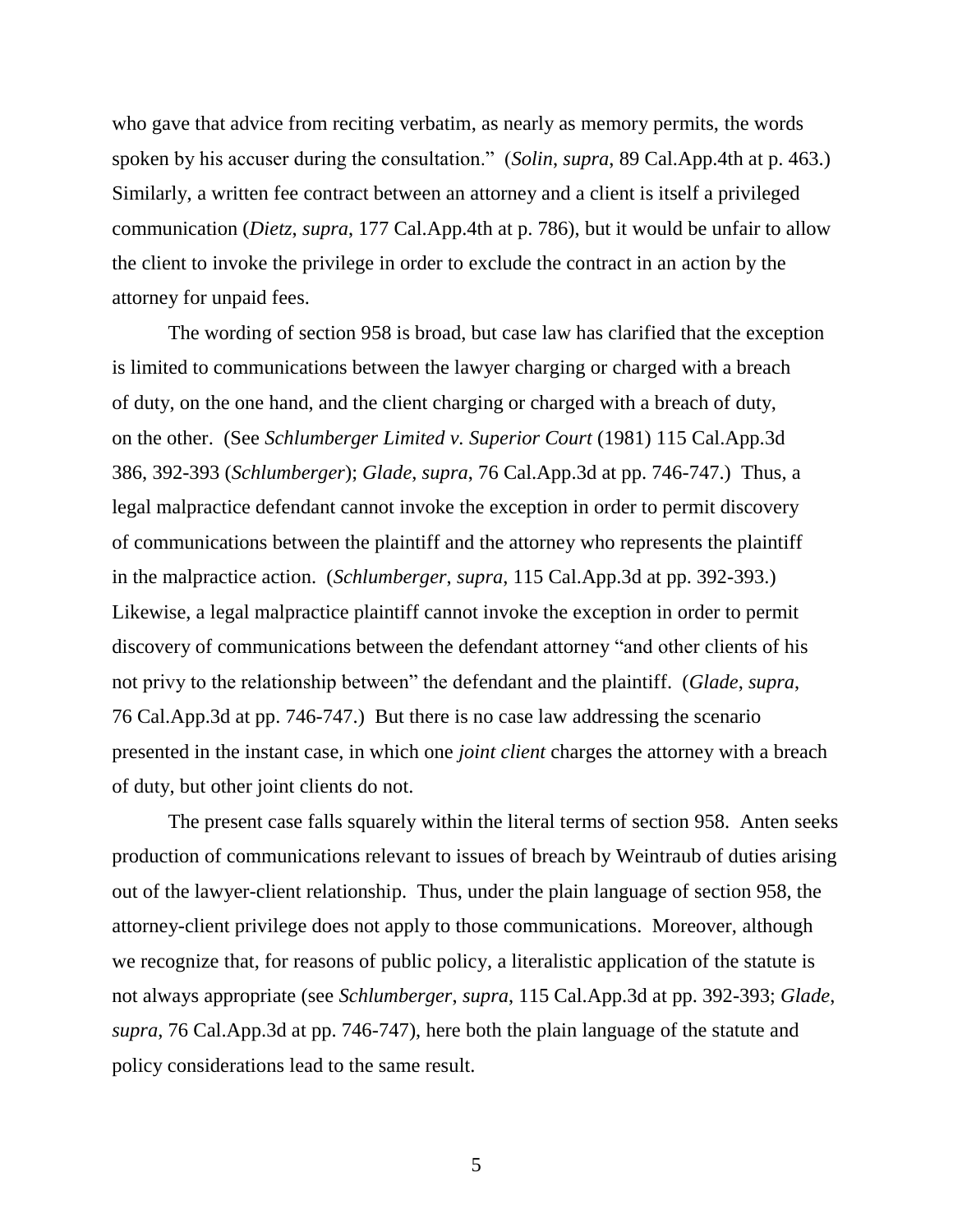First, because Anten and the Rubins were joint clients of Weintraub, the Rubins' communications with Weintraub were not confidential as to Anten.<sup>4</sup> "[I]n a joint client situation, confidences are necessarily disclosed." (*Zador*, *supra*, 31 Cal.App.4th 1285, 1294.) Consequently, "communications made by parties united in a common interest to their joint or common counsel, while privileged against strangers, are not privileged as between such parties nor as between their counsel and any of them, when later they assume adverse positions." (*Croce v. Superior Court* (1937) 21 Cal.App.2d 18, 20 (*Croce*); see also *Clyne v. Brock* (1947) 82 Cal.App.2d 958, 965; *Morris v. Moran* (1960) 179 Cal.App.2d 463, 469; *Petty v. Superior Court* (1953) 116 Cal.App.2d 20, 29-30.)**<sup>5</sup>** Weintraub's joint representation of Anten and the Rubins, with their knowledge and consent and on a matter of common interest, thus distinguishes this case from *Glade*, which declined to apply section 958 to communications between the defendant attorney and other, *unrelated* clients. (See *Glade*, *supra*, 76 Cal.App.3d at pp. 746-747.) In *Glade*, the communications at issue were privileged as to the very plaintiffs who were seeking their disclosure. Here, in contrast, the communications at issue are not confidential as to Anten.<sup>6</sup>

 $\overline{a}$ 

**<sup>4</sup>** "Case law has established that joint clients are two or more persons who have retained one attorney on a matter of common interest to all of them . . . ." (*Roush v. Seagate Technology, LLC* (2007) 150 Cal.App.4th 210, 223.) At present, no party denies that Anten and the Rubins were joint clients of Weintraub, having jointly retained the Weintraub attorneys on a matter of common interest.

**<sup>5</sup>** *Croce*, *supra*, was primarily about attorney disqualification, and subsequent case law has questioned *Croce*'s holding on that issue. (See *Fiduciary Trust Internat. of California v. Superior Court* (2013) 218 Cal.App.4th 465, 482-485.) But no case casts doubt on the rules articulated in *Croce* concerning the confidentiality of attorney-client communications in the context of joint representation.

**<sup>6</sup>** Because the communications at issue are not confidential as to Anten, they also are not privileged *as to Anten*, because the attorney-client privilege applies only to confidential communications. (See §§ 952, 954.) That conclusion does not resolve the dispute in this case, however, because those communications would still be inadmissible at trial if they were privileged *as to third parties* (i.e., parties other than Anten, the Rubins, and Weintraub).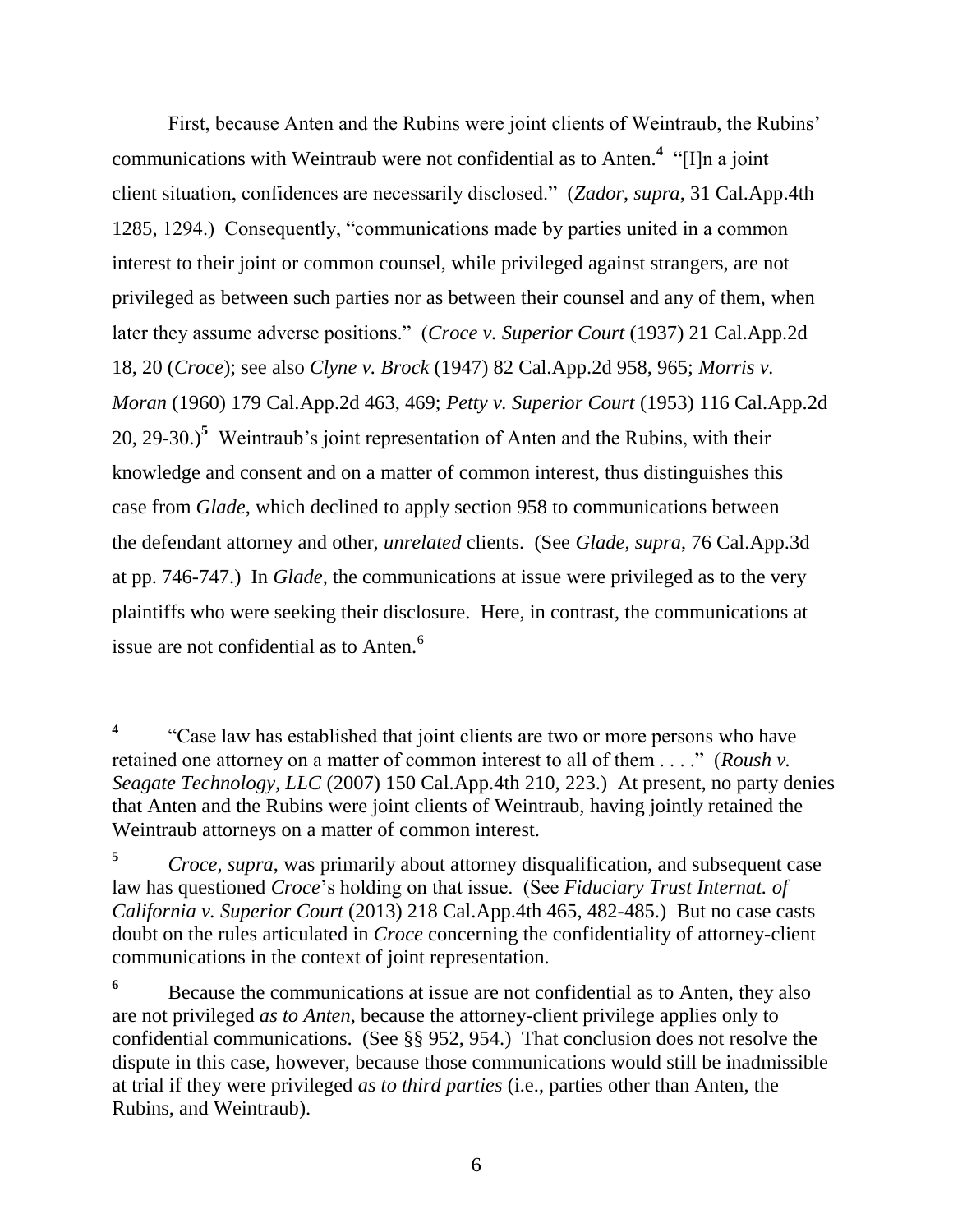Second, considerations of fundamental fairness that are similar to those underlying section 958 as a whole weigh strongly in favor of applying the statute in this context. For example, if one of two joint clients breached an attorney fee agreement but the other joint client did not, and the attorney sued the breaching client, then it would be unjust to allow the nonbreaching client to thwart the attorney's suit by invoking the privilege to prevent introduction of the fee agreement itself. Moreover, the risk of collusion between the joint clients would be substantial. Similarly, if an attorney breached a duty to one of two joint clients but breached no duties to the other, and the wronged client sued the attorney, then it would be unjust to allow the nonsuing client to thwart the other client's suit by invoking the privilege to prevent introduction of relevant attorney-client communications made in the course of the joint representation. Again, the risk of collusion between the attorney and the nonsuing client would be substantial—indeed, the risk would be particularly significant if the alleged breach were that the attorney had favored the interests of the nonsuing client over those of the suing client.

For all of these reasons, we conclude that section 958 prohibits the Rubins (and Weintraub on behalf of the Rubins) from invoking the attorney-client privilege in Anten's lawsuit against Weintraub with respect to relevant attorney-client communications made in the course of the joint representation. Because Weintraub's opposition to Anten's motion to compel was based entirely on the attorney-client privilege, it was an abuse of discretion to deny Anten's motion to compel. We accordingly grant the petition and direct the court to grant Anten's motion.